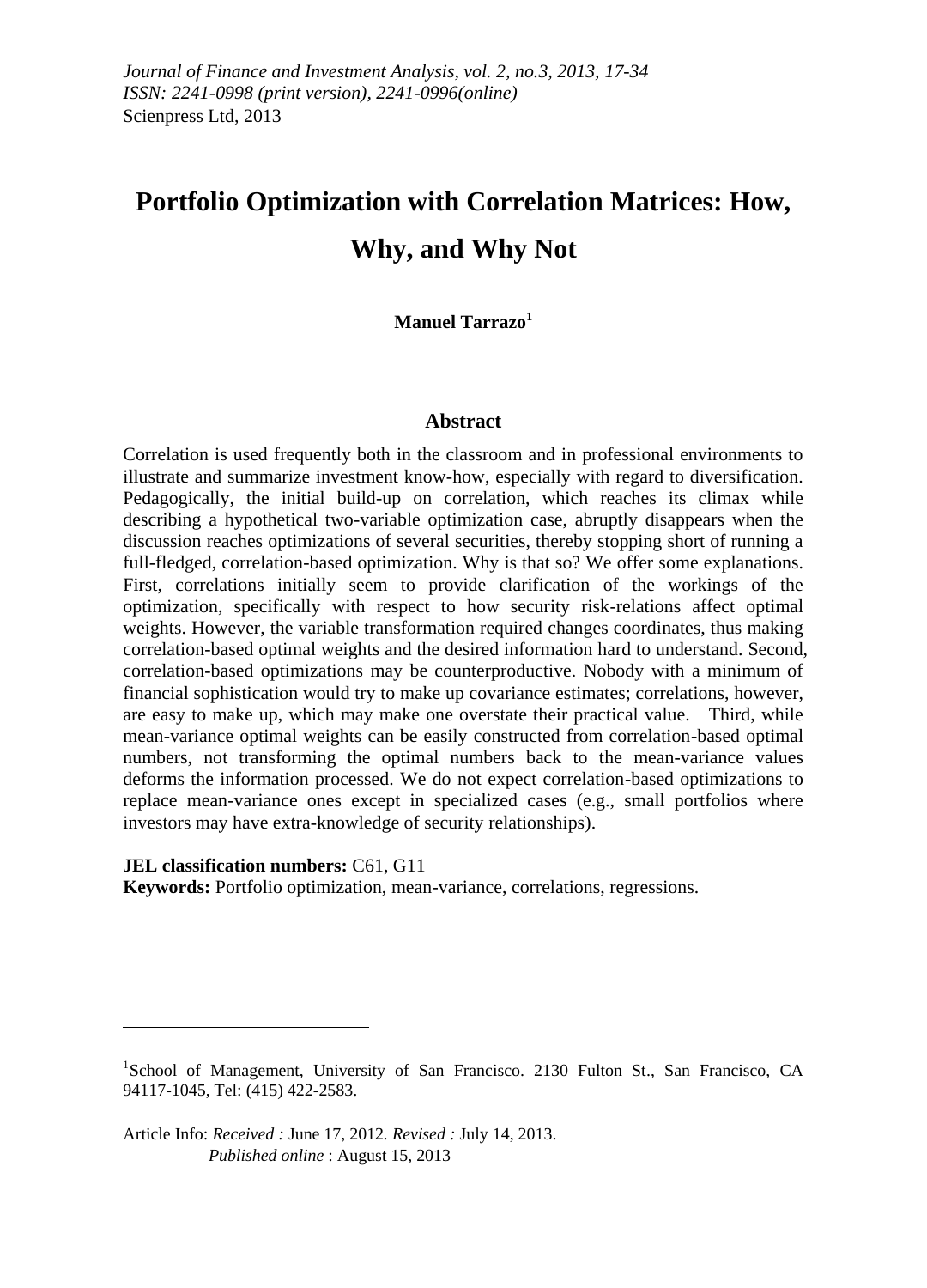## **1 Introduction**

Diversification is the elusive reward that portfolio theory offers to investors. To study such potential diversification one can go directly to its source: the variance-covariance matrix quantifying relationships among securities. In the case of stocks and many other investments, this matrix is hard to understand because of the units in which the magnitudes are expressed (roughly corresponding to squared returns). A more attractive prospect is to look at the matrix of correlation coefficients, which is easy to understand and, perhaps because of that, popular enough to occasionally even appear in newspapers, e.g., [1]. A correlation coefficient quantifies how the two variables move together and is usually expressed in percentage form. Presumably, optimizing a portfolio using a correlation matrix would link optimal weights to correlations and enhance our understanding of the whole process. Unfortunately, such optimizations are nowhere to be seen (textbooks, literature), a rather peculiar absence that motivated our investigation. We provide correlation-based portfolio optimizations and study their practical and pedagogical value.

The correlation coefficient indicates how one variable moves with another. It is computed to range between +1 and -1. These extremes indicate full synchronization: positive, when the variables move up/down together; negative, when one variable moves up and the other moves down. Moving away from  $\pm 1$  indicates same "qualitative" movement but with less strength. The intermediate point, a correlation of zero, indicates that, based on the data being used, the movements of each variable do not seem to be co-related to the movements of the other variable. A correlation of zero is associated with "insurance" --if a life insurance company selling policies to two individuals; it is best for them not to be related at all. It is appropriate to note that the concept "relationship" is wider and more complex than that of co-relation, which is restricted to a paired, observation-by-observation association of numerical variables. The study of co-relationships using leads and lags is one of the more complex areas of econometric analysis.

The co-movement described in the previous paragraph applies to investments as well. Clearly, if one investment goes down, it would be good if the other investment doesn't follow. But if one investment goes down, a negative correlation would offer support to the idea that at least one of the assets will go up –this is the core of the "diversification" concept. A third major risk management principle, "hedging", is also best explained with the help of correlation. Establishing positions on perfectly negatively correlated assets -the perfect hedge, as in "hedging your bets"-- would offer the highest likelihood to having some up position at the end of the trading horizon. Derivative securities were custom-made for hedging: instead of buying and selling (or selling short) the same asset to get the perfectly negative correlation, one would take a given position in a given asset and the contrary position on its derivative (forward, futures, or options). Further, to cap it all, the correlation coefficient can easily be expressed as a percentage, which facilitates taking advantage of the information it conveys.

Again, why do we not run portfolio optimizations with correlation matrices? In order to answer, we must first examine the effects of certain transformations of variables. Next, we must evaluate the benefits and the limitations of using correlation matrices in portfolio optimization. What we discover in this analysis may not appear favorable to correlation-based optimizations. However, this does not imply correlation analysis has no usefulness. For example, correlation-based analysis may be helpful when considering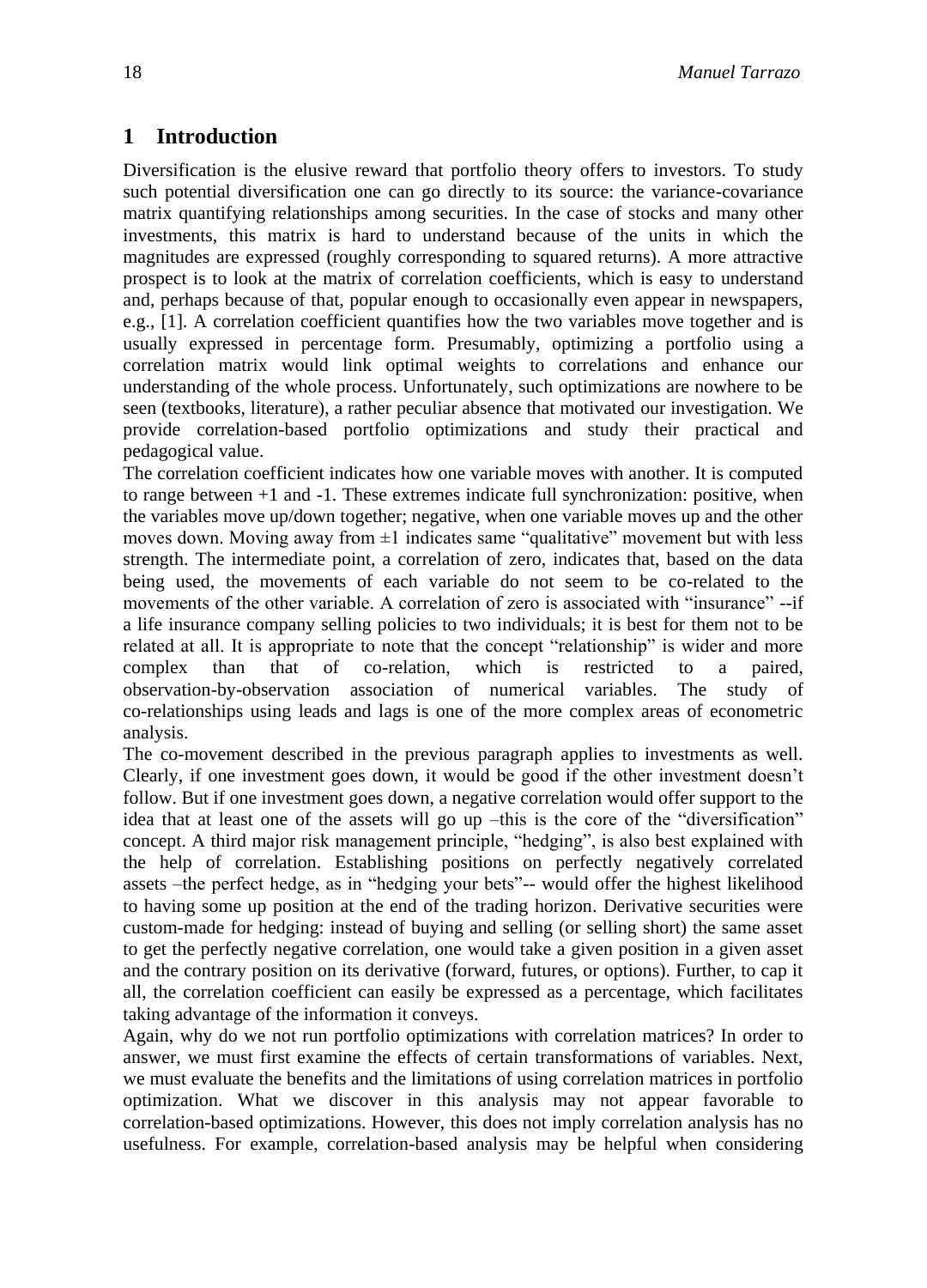portfolios of a few securities (limited diversification) where investors may have some extra-knowledge of variable relationships.

# **2 Variable Transformations, Regression Analysis, and Portfolio Optimization**

Optimal portfolio weights can be obtained by maximizing the following unrestricted function:

$$
F(x) = -\frac{1}{2}x' A x + x' b \tag{1}
$$

This is a quadratic equation composed of a quadratic form  $(x' A x)$  and a vector  $(x' b)$ , where A and b represent the covariance matrix and the vector of average individual stock returns, respectively. The first order conditions provide a set of simultaneous equations, A x  $=$  b. Optimal weights are calculated by normalizing the x auxiliary variables; that is,  $w_i^* =$  $x_i / \sum x_i$ <sup>\*</sup>. These are the expressions for the portfolio return and its variance, respectively: r<sub>p</sub>  $=$  w' b, and var<sub>p</sub>  $=$  w' A w.

The optimal portfolio thus calculated is the so-called "tangent" portfolio, which is the one that maximizes the return-to-risk ratio. This is also the portfolio that includes the usual (linear) arbitrage relationships ( $\Sigma w_i = 1 = w_p$ ,  $\Sigma w_i$  r<sub>i</sub> =  $w_p$  r<sub>p</sub> = r<sub>p</sub>), which implies that the portfolio cannot have more value than any of its parts. The algebraic formulation of portfolio optimization in (1) above keeps the analysis in the well-known area of simultaneous equations systems (SES), which is also shared by regression analysis.

We could think of applying linear algebra techniques to the first order conditions of the mean-variance model to study what types of equivalent transformations would change the usual mean-variance optimization into a standardized mean-correlation specification ( $C x =$ d; where C and d would now represent correlation matrix, and the vector of standardized means, respectively). As per common usage in linear algebra, equivalent transformations are those that do not alter the set of optimal solutions in a system of simultaneous equations. We started to pursue this course of action and, right away, we noticed that the potential changes would not only change the coordinate system of reference, but would alter the right-hand side by changing the units of the average returns as well. Unfortunately, equivalent transformations seem to cloud the optimization with seemingly arbitrary changes, and they cannot produce a straightforward way to re-state mean-variance results. A more advantageous tactic is to exploit the relationship between regression analysis and portfolio optimization to study the effects of certain variable transformations which, as it happens, have been well-known to statisticians since the dawn of econometric analysis. The regression approach to portfolio optimization was first developed by Jobson and Korkie [2], and further studied by Britten-Jones [3] and Tarrazo [4].

Tables 1 and 2 study the effects of some well-known transformations in the context of ordinary, multivariate regression ( $y = X b + u$ ). Some results could be obtained using probability distributions and mathematical statistics but it is more advantageous to keep to straightforward linear algebra. Table 1 shows the matrix approach to ordinary least squares for both the original and the mean-adjusted variables. Note that mean-adjusting the regressors, but not the regressand, would produce the same slope estimates but higher fitting errors, which means we need to adjust means of all variables, or none. When we do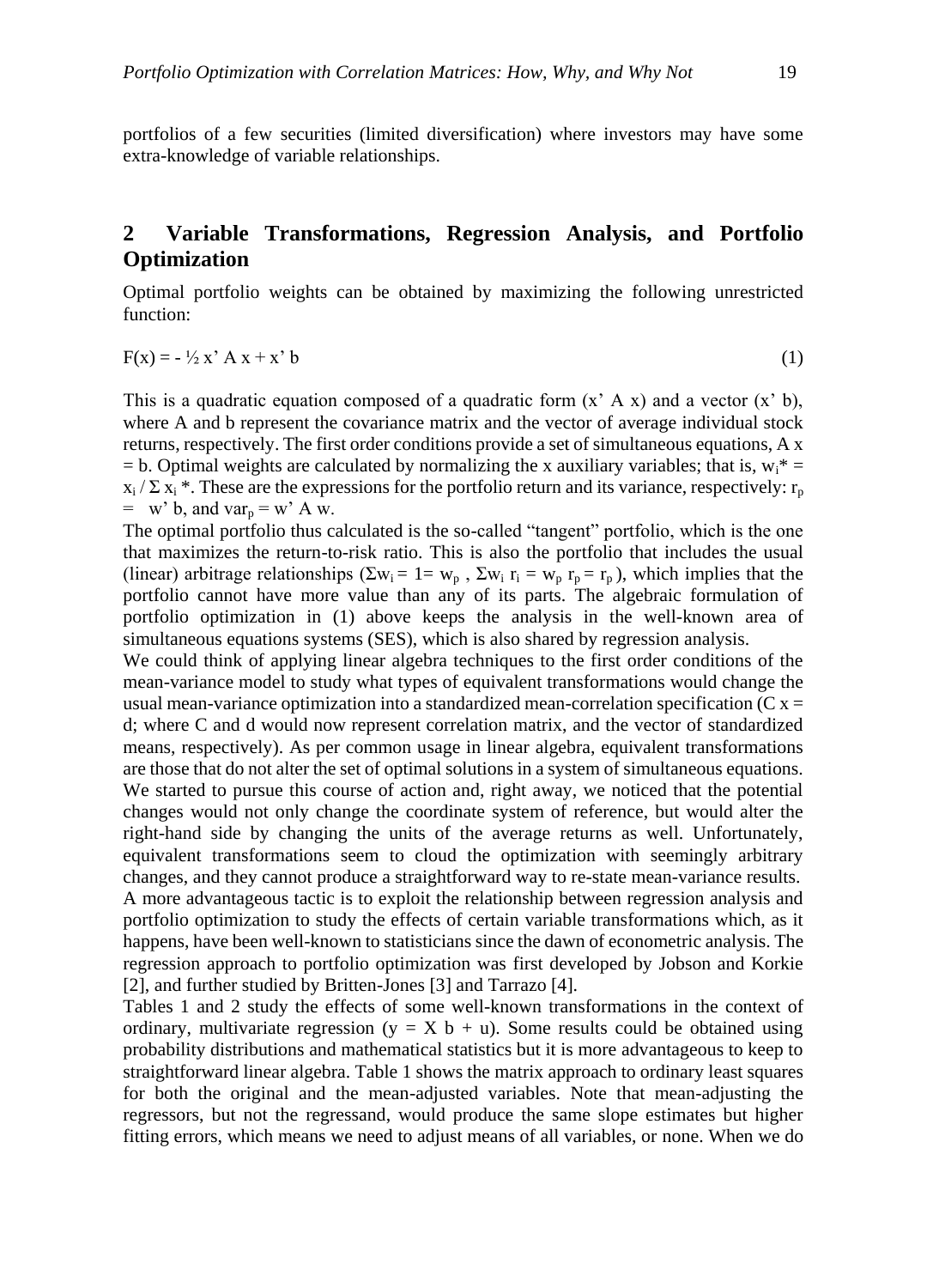so, the two regressions in Table 1 are exactly equivalent (same R-squared and associated goodness of fit indicators). Note the role of the interplay between the intercept, calculated with the usual vector of ones, and alternative mean specifications. We are using "population" formulas for clarity.

Table 2 is more interesting for our purposes. The top shows the multivariate regression for both mean-adjusted and standardized variables, which is often used to obtain variables thought to be normally-distributed, and with expected value and variance of 0 and 1, respectively. This regression is helpful because it shows very clearly how the transformed regression coefficients (bx<sub>i</sub>\*) are related to the original coefficients (bx<sub>i</sub>). For reasons that will become clear later on, we would like to retain the mean vector in the optimization; therefore, the bottom regression is the one of highest interest at this point in the analysis.

#### **3 Portfolio Optimizations Using Correlations: How**

Tables 3 and 4 carry the analysis over to the portfolio optimization arena. The top of Table 3 shows the atypical regression that yields optimal portfolio weights. The data matrix X, which includes vectors  $x1$ ,  $x2$ , and  $x3$ , represents security returns. We regress these returns on the y variable, which is simply a vector of ones (actually any constant would do) and calculate OLS estimates (bx). Then, we compute optimal portfolio weights ( $w^* = [w_1^* w_2^*]$  $w_3$ <sup>\*</sup>]') by normalizing betas:  $w_3$ <sup>\*</sup> = bx<sub>i</sub> /  $\Sigma$  bx<sub>i</sub><sup>\*</sup>. The conventional mean-variance optimization appears at the bottom of Table 3 as well. It boils down to solving a simultaneous equation system  $(Ax = b)$  which, through a normalization, produces the optimal portfolio weights.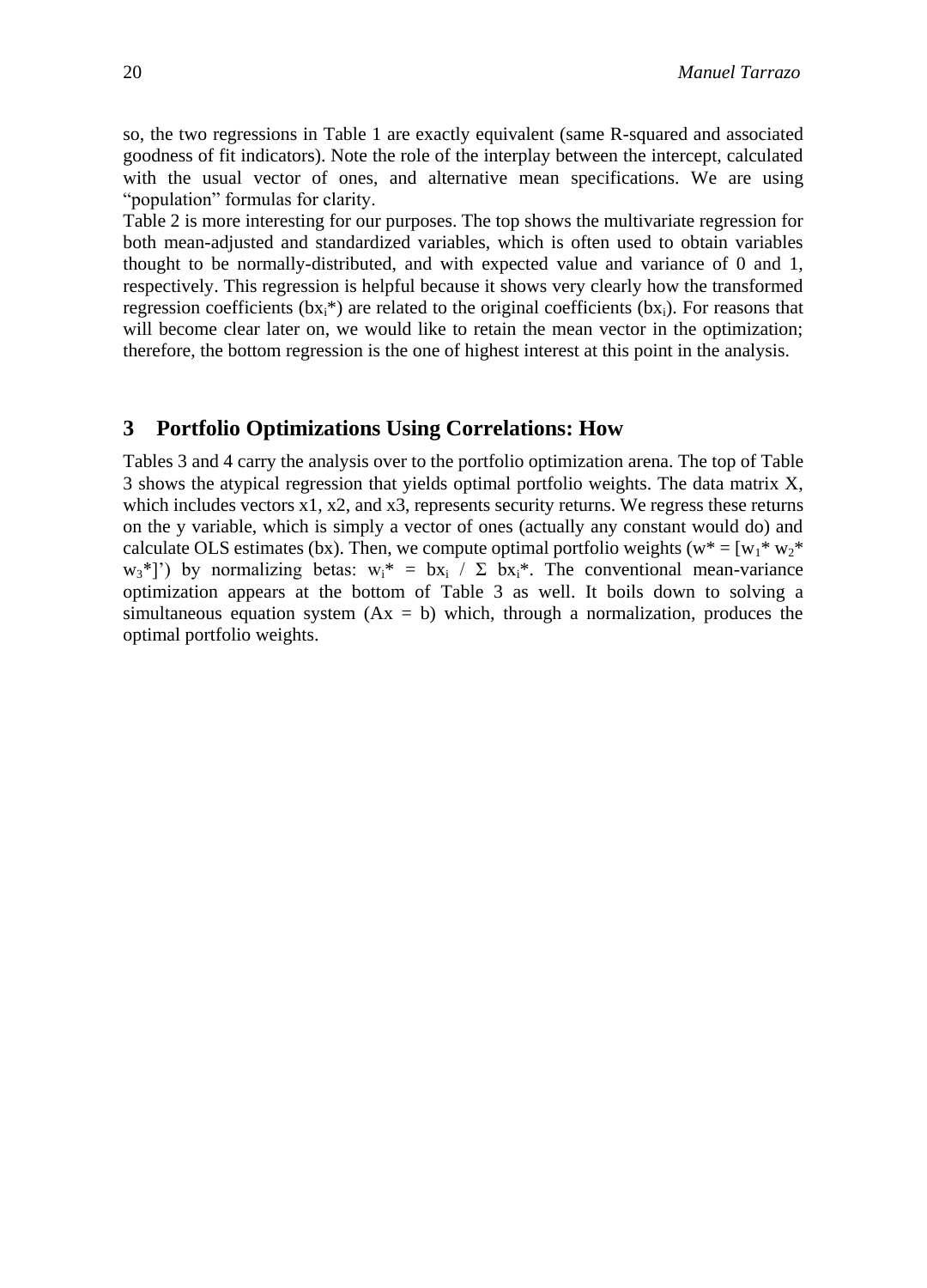| Initial data   |                      |             |                   |               |            |
|----------------|----------------------|-------------|-------------------|---------------|------------|
|                |                      | Χ           |                   |               |            |
| у              |                      | intercept   | х1                | x2            |            |
| 3              |                      | 1           | 3                 | 5             |            |
| $1\,$          |                      | 1           | $\mathbf 1$       | 4             |            |
| 8              |                      | 1           | 5                 | 6             |            |
| 3              |                      | 1           | $\overline{c}$    | 4             |            |
| 5              |                      | $\mathbf 1$ | 4                 | 6             |            |
| $\overline{4}$ |                      |             | 3                 |               | 5 mean     |
| 5.6            |                      |             | $\overline{c}$    |               | $0.8$ varp |
| 2.366432       |                      |             | 1.414214          | 0.894427 stdp |            |
|                | X'X                  |             |                   |               | X'y        |
|                | 5                    | 15          | 25                |               | 20         |
|                | 15                   | 55          | 81                |               | 76         |
|                | 25                   | 81          | 129               |               | 109        |
|                |                      |             |                   |               |            |
|                | intercept            | 4           |                   |               |            |
|                | bx1                  | 2.5         |                   |               |            |
|                | bx2                  | $-1.5$      |                   |               |            |
|                | Deviations from mean | 5           |                   |               |            |
|                |                      |             |                   |               |            |
|                |                      | Χ           |                   |               |            |
| y-meany        |                      |             | x1-mean1 x2-mean2 |               |            |
| $-1$           |                      |             | 0                 | 0             |            |
| $-3$           |                      |             | $-2$              | $-1$          |            |
| $\overline{4}$ |                      |             | $\overline{c}$    | 1             |            |
| $-1$           |                      |             | $-1$              | $-1$          |            |
| 1              |                      |             | $\mathbf 1$       | $\mathbf 1$   |            |
| 0              |                      |             | 0                 |               | 0 mean     |
| 5.6            |                      |             | $\overline{c}$    |               | 0.8 varp   |
| 2.366432       |                      |             | 1.414214          | 0.894427 stdp |            |
|                | X'X                  |             |                   |               | X'y        |
|                |                      | 10          | 6                 |               | 16         |
|                |                      | 6           | 4                 |               | 9          |
|                | intercept            | 0           |                   |               |            |
|                | bx1-mean1            | 2.5         |                   |               |            |
|                | bx2-mean2            | $-1.5$      |                   |               |            |
|                |                      | $\mathbf 1$ |                   |               |            |
|                |                      |             |                   |               |            |

# Table 1: Initial data and deviations from the mean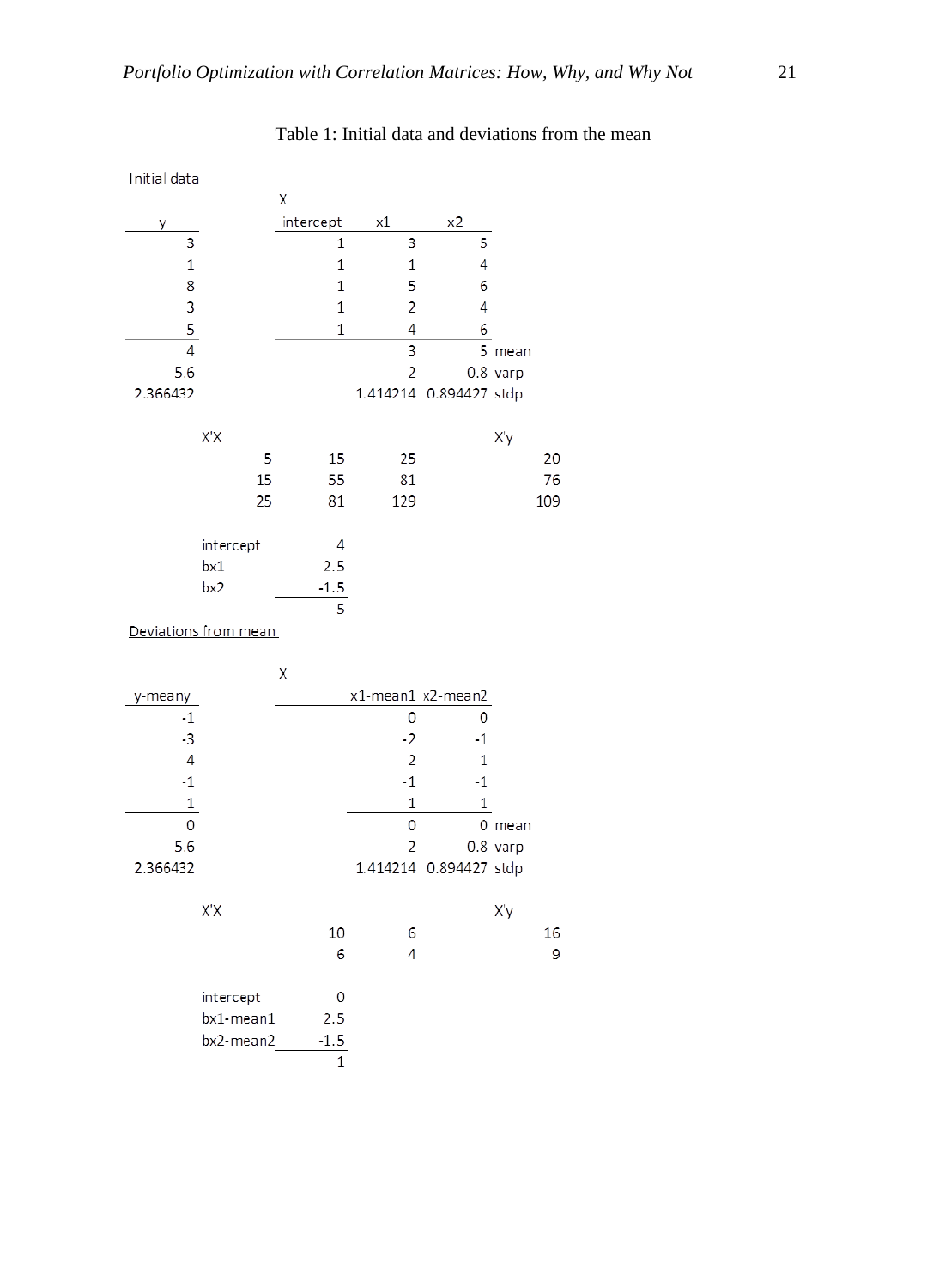|          |               | Mean-adjusted, standardized data = (var-mean)/std |                     |                                                     |                                           |          |
|----------|---------------|---------------------------------------------------|---------------------|-----------------------------------------------------|-------------------------------------------|----------|
|          |               |                                                   | Χ                   |                                                     |                                           |          |
|          |               |                                                   |                     | $x1*$                                               | x2*                                       |          |
|          | $-0.42258$    |                                                   |                     | 0                                                   | $\Omega$                                  |          |
|          | $-1.26773$    |                                                   |                     |                                                     | -1.41421 -1.11803                         |          |
|          | 1.690309      |                                                   |                     |                                                     | 1.414214 1.118034                         |          |
|          | $-0.42258$    |                                                   |                     |                                                     | $-0.70711 - 1.11803$                      |          |
|          | 0.422577      |                                                   |                     |                                                     | 0.707107 1.118034                         |          |
|          | 0             |                                                   |                     | 0                                                   |                                           | $0$ mean |
|          | 1             |                                                   |                     | 1                                                   |                                           | 1 varp   |
|          | 1             |                                                   |                     | 1                                                   |                                           | 1 stdp   |
|          | X'X           |                                                   |                     |                                                     | X'y                                       |          |
|          |               |                                                   | 5 4.743416          |                                                     | 4.780914                                  |          |
|          |               | 4.743416                                          | 5                   |                                                     | 4.2521                                    |          |
|          |               |                                                   |                     |                                                     |                                           |          |
|          | (intercept 0) |                                                   |                     |                                                     |                                           |          |
|          | $bx1*$        | 1.494036                                          | Ξ                   | 2.5                                                 | $= bx1 * \sigma y * / \sigma x1 *$        |          |
|          | $bx2*$        | $-0.56695$                                        | Ξ                   | $-1.5$                                              | $= bx2 * \sigma y * / \sigma x1 *$        |          |
|          |               | 0.927089                                          |                     | $\mathbf{1}$                                        |                                           |          |
|          |               | Divided by their std, but retaining means         |                     |                                                     |                                           |          |
|          |               | X                                                 |                     |                                                     |                                           |          |
| ys       |               | x0s                                               | x1s                 | x2s                                                 |                                           |          |
| 1.267731 |               | 1                                                 | 2.12132             | 5.59017                                             |                                           |          |
| 0.422577 |               | 1.                                                | 0.707107 4.472136   |                                                     |                                           |          |
| 3.380617 |               | 1.                                                | 3.535534 6.708204   |                                                     |                                           |          |
| 1.267731 |               | 1.                                                |                     | 1.414214 4.472136                                   |                                           |          |
| 2.112886 |               |                                                   | 1 2.828427 6.708204 |                                                     |                                           |          |
| 1.690309 |               | 1                                                 | 2.12132             | 5.59017 mean                                        |                                           |          |
| 1        |               | 0                                                 | 1                   |                                                     | 1 varp                                    |          |
| 1        |               | 0                                                 | 1                   |                                                     | 1 stdp                                    |          |
|          |               |                                                   |                     |                                                     |                                           |          |
|          |               | X'X                                               |                     |                                                     |                                           | X'y      |
|          |               | 5                                                 |                     | 10.6066 27.95085                                    |                                           | 8.451543 |
|          |               | 10.6066                                           |                     | 27.5 64.03612                                       |                                           | 22.70934 |
|          |               |                                                   | 27.95085 64.03612   | 161.25                                              |                                           | 51.49766 |
|          | bx0s          | 1.690309                                          |                     |                                                     | $4 = bx0s * \sigma y = ysmean * \sigma y$ |          |
|          | bx1s          | 1.494036                                          |                     | $2.5 = bx1s * \sigma y / \sigma x1$                 |                                           |          |
|          | bx2s          | $-0.56695$                                        |                     | $-1.5$ = bx2s <sup>*</sup> $\sigma$ y / $\sigma$ x2 |                                           |          |
|          |               | 2.617398                                          | 5                   |                                                     |                                           |          |
|          |               |                                                   |                     |                                                     |                                           |          |

# Table 2: Mean-adjusting and standardizing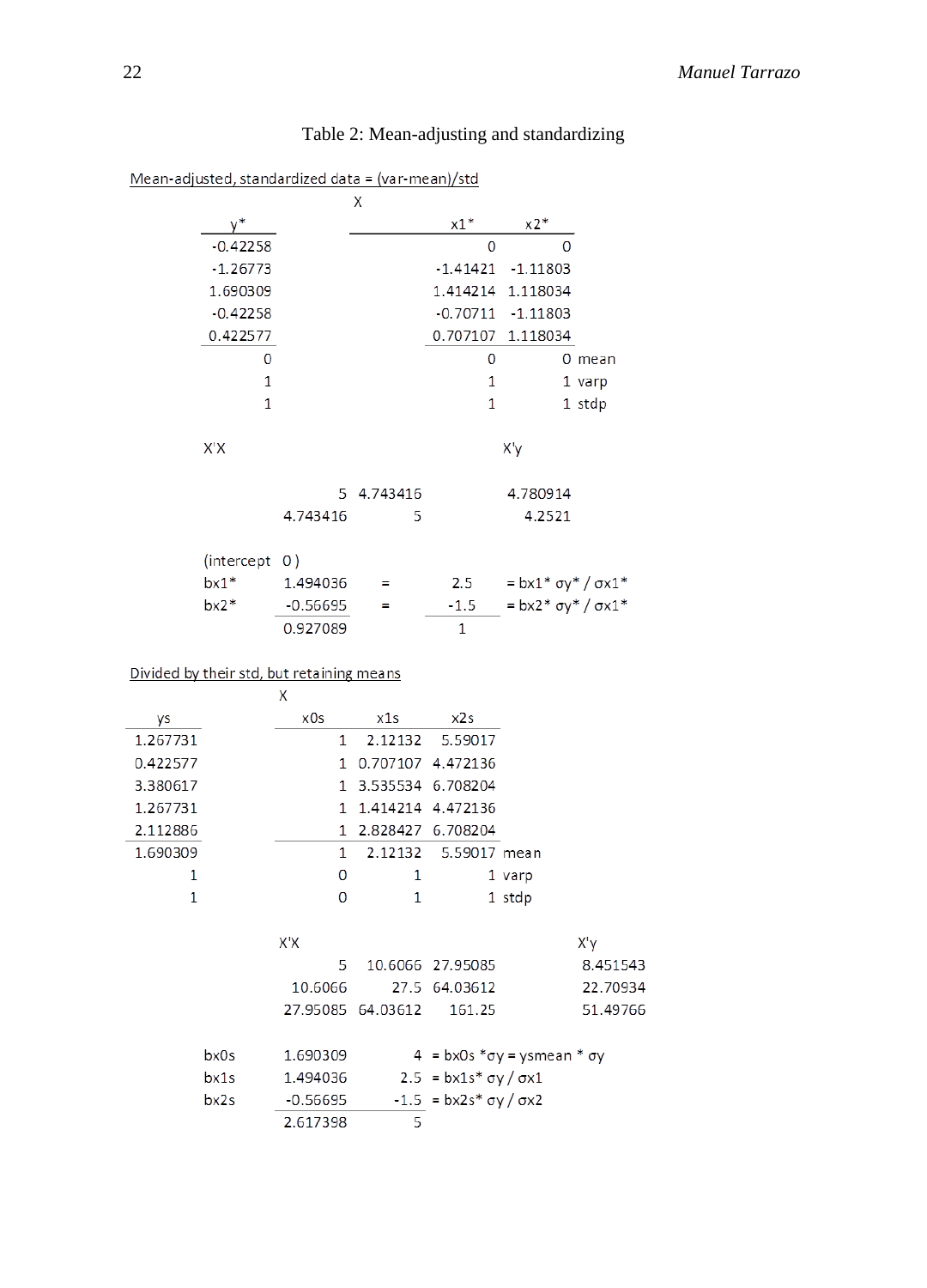Let us observe carefully the atypical regression. Note that a) the values of the "y" in the regressions of Table 1 now appear as those of another "exogenous variable"; b) the usual intercept of ones has been moved to the left-hand-side; and c) the regression is run without an intercept. From a financial point to view, whether the vector [3 1 8 3 5] is a security or a portfolio does not matter. What matters is that the optimization will insure that each variable is properly valued and arbitraged in reference to the other securities. In passing, this table also makes obvious that the "tangent" portfolio, in addition to implementing arbitrage conditions, is also an optimal predictor. This means it performs best within the class of linear estimators, under some conditions, and also the best in a larger class of estimators that do not include linearity restrictions. D1, D2, and D3 refer to the determinants of order (k) in the matrix A. Their values (positive for all ranks) indicate that A is positive definite, as any variance-covariance matrix must be.

Table 4 presents the results we are after. A simple standardization, dividing every observation by its standard deviation provides the sought-after standardized mean-correlation system. The correlation matrix can be calculated using matrix functions in EXCEL with the variance covariance-formula when the variables have been standardized: target cells = mmult(transpose(data range – mean vector), data – mean vector).

Note that the values in the right-hand-side vector, [1.690309, 2.12132, 5.59017]', are the values of the means of the original variables divided by their standard deviation: that is, 1.690309 = 4/2.366432. This means the correlation optimization has the correlation table in the left-hand-side and  $r_i$ /std<sub>i</sub> in the right-hand-side. Noticing this is critical to establish the analytical equivalency of mean-variance and correlation-based optimizations and is something that remains implicit in the numerical examples.

The investor performing the optimizations should have two objectives. The first one is to calculate the optimization numbers, which are found as the solution to the simultaneous equation system  $A x = b$ , where A and b are now the correlation matrix and the mean for the standardized data, respectively. The solution vector is  $bxs = [31.55243 -78.9603]$ 53.66563]', which must be normalized to function as optimal portfolio weights ( $w_i s^*$ ) for the standardized variables. The second objective is to trace these weights back to the original variables, which requires dividing the solution coefficients by the standard deviation of the corresponding original variable (e.g., 13.333333333 = bx<sub>i</sub>s / stdx<sub>i</sub> = 31.55242551 / 2.366431913); this operation returns the non-normalized solutions to the mean-variance optimization (bottom of Table 3, bx and  $w_i^*$ ). The values we found last must be normalized to provide the original portfolio weights –that is,  $w_1^* = (bx_1s/stdx_1)$ sum( $bx_i s / st dx_i$ ) = 13.33333333 / 17.5 = 0.761904762). See appendix for further detail and analytical proof.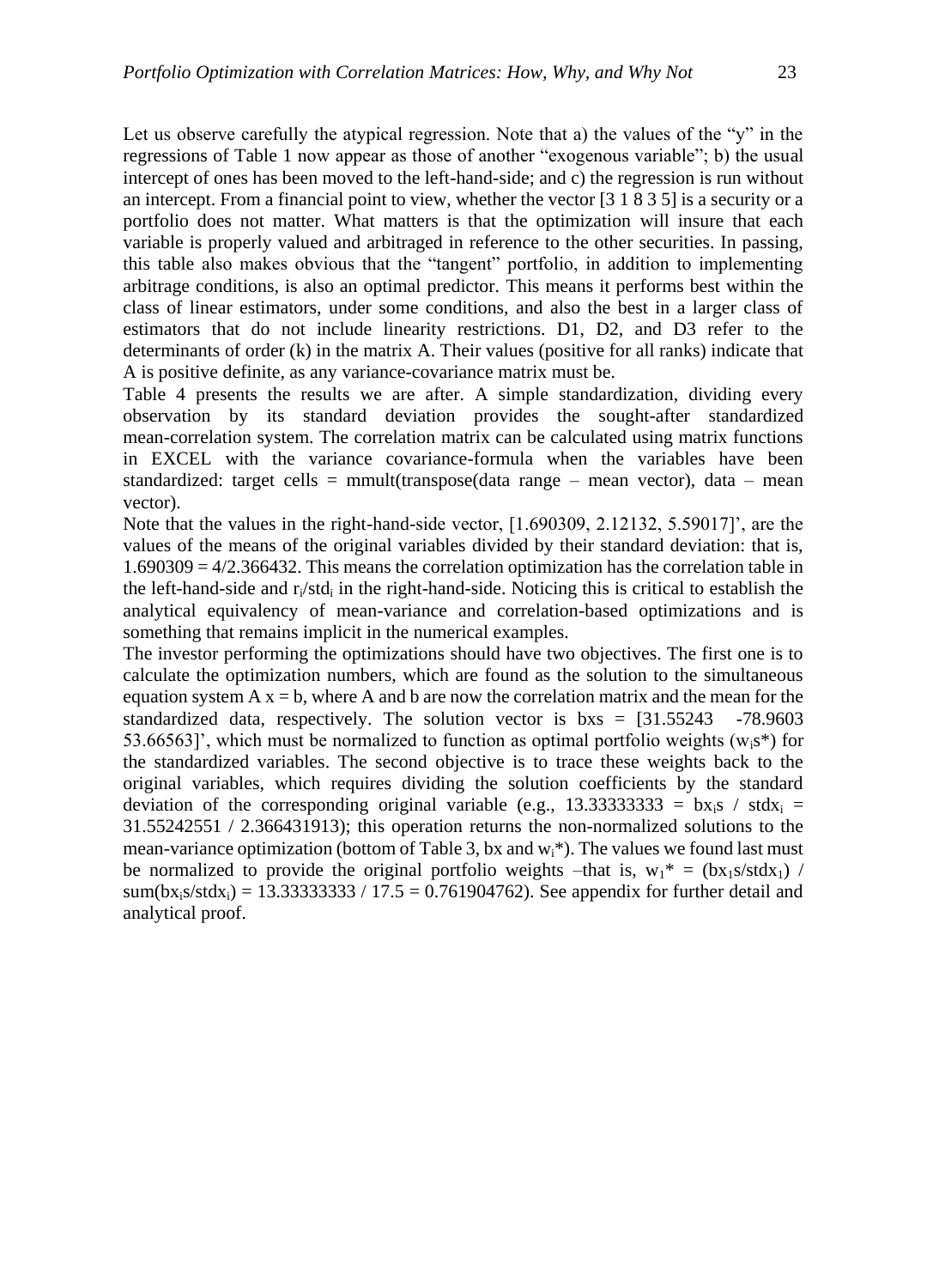| "Portfolio" data: Obtaining optimal portfolio weights with regressions |              |            |                            |                     |                        |              |    |
|------------------------------------------------------------------------|--------------|------------|----------------------------|---------------------|------------------------|--------------|----|
| ones                                                                   |              |            | Χ<br>х1                    | x2                  | x3                     |              |    |
|                                                                        | 1            |            | 3                          | 3                   | 5                      |              |    |
|                                                                        | 1            |            | $\mathbf 1$                | 1                   | 4                      |              |    |
|                                                                        | $\mathbf 1$  |            | 8                          | 5                   | 6                      |              |    |
|                                                                        | 1            |            | 3                          | 2                   | 4                      |              |    |
|                                                                        | $\mathbf 1$  |            | 5                          | 4                   | 6                      |              |    |
|                                                                        | $\mathbf{1}$ |            | 4                          | 3                   |                        | 5 mean       |    |
|                                                                        | 0            |            | 5.6                        | 2                   |                        | $0.8$ varp   |    |
|                                                                        | 0            |            | 2.366432                   | 1.414214            | 0.894427 stdp          |              |    |
|                                                                        | X'X          |            |                            |                     |                        | X'y          |    |
|                                                                        |              | 108        | 76                         | 109                 |                        |              | 20 |
|                                                                        |              | 76         | 55                         | 81                  |                        |              | 15 |
|                                                                        |              | 109        | 81                         | 129                 |                        |              | 25 |
|                                                                        |              |            |                            | wi*                 |                        |              |    |
|                                                                        | bx1          |            | 0.071365                   | 0.761905            |                        |              |    |
|                                                                        | bx2          |            | $-0.29884$                 | $-3.19048$          |                        |              |    |
|                                                                        |              |            | 0.321142                   |                     |                        |              |    |
|                                                                        | bx3          |            | 0.093666                   | 3.428571<br>1       |                        |              |    |
|                                                                        |              |            |                            |                     |                        |              |    |
| Conventional mean-variance portfolio optimization                      |              |            |                            |                     |                        |              |    |
|                                                                        |              |            | Χ                          |                     |                        |              |    |
|                                                                        |              |            | х1                         | x2                  | x3                     |              |    |
|                                                                        |              |            | 3                          | 3                   | 5                      |              |    |
|                                                                        |              |            | $\mathbf 1$                | 1                   | 4                      |              |    |
|                                                                        |              |            | 8                          | 5                   | 6                      |              |    |
|                                                                        |              |            | 3<br>5                     | $\overline{c}$<br>4 | 4<br>6                 |              |    |
|                                                                        |              |            | 4                          | 3                   |                        | 5 mean       |    |
|                                                                        |              |            | 5.6                        | $\overline{c}$      |                        | $0.8$ varp   |    |
|                                                                        |              |            | 2.366432                   |                     | 1.414214 0.894427 stdp |              |    |
|                                                                        |              |            |                            |                     |                        |              |    |
|                                                                        |              |            | variance-covariance matrix |                     |                        | means        |    |
|                                                                        |              | 5.6        | 3.2                        | 1.8                 |                        |              | 4  |
|                                                                        |              | 3.2        | 2                          | 1.2                 |                        |              | 3  |
|                                                                        |              | 1.8        | 1.2                        | 0.8                 |                        |              | 5  |
|                                                                        |              |            | wi*                        |                     |                        |              |    |
| bx1                                                                    | 13.33333     |            | 0.761905                   |                     | $D1 = 5.6$             |              |    |
|                                                                        |              |            |                            |                     |                        |              |    |
| bx2                                                                    | $-55.8333$   |            | $-3.19048$                 |                     |                        | $D2 = 0.96$  |    |
| bx3                                                                    |              | 60<br>17.5 | 3.428571                   |                     |                        | $D3 = 0.048$ |    |

# Table 3: From regressions to optimal mean-variance portfolios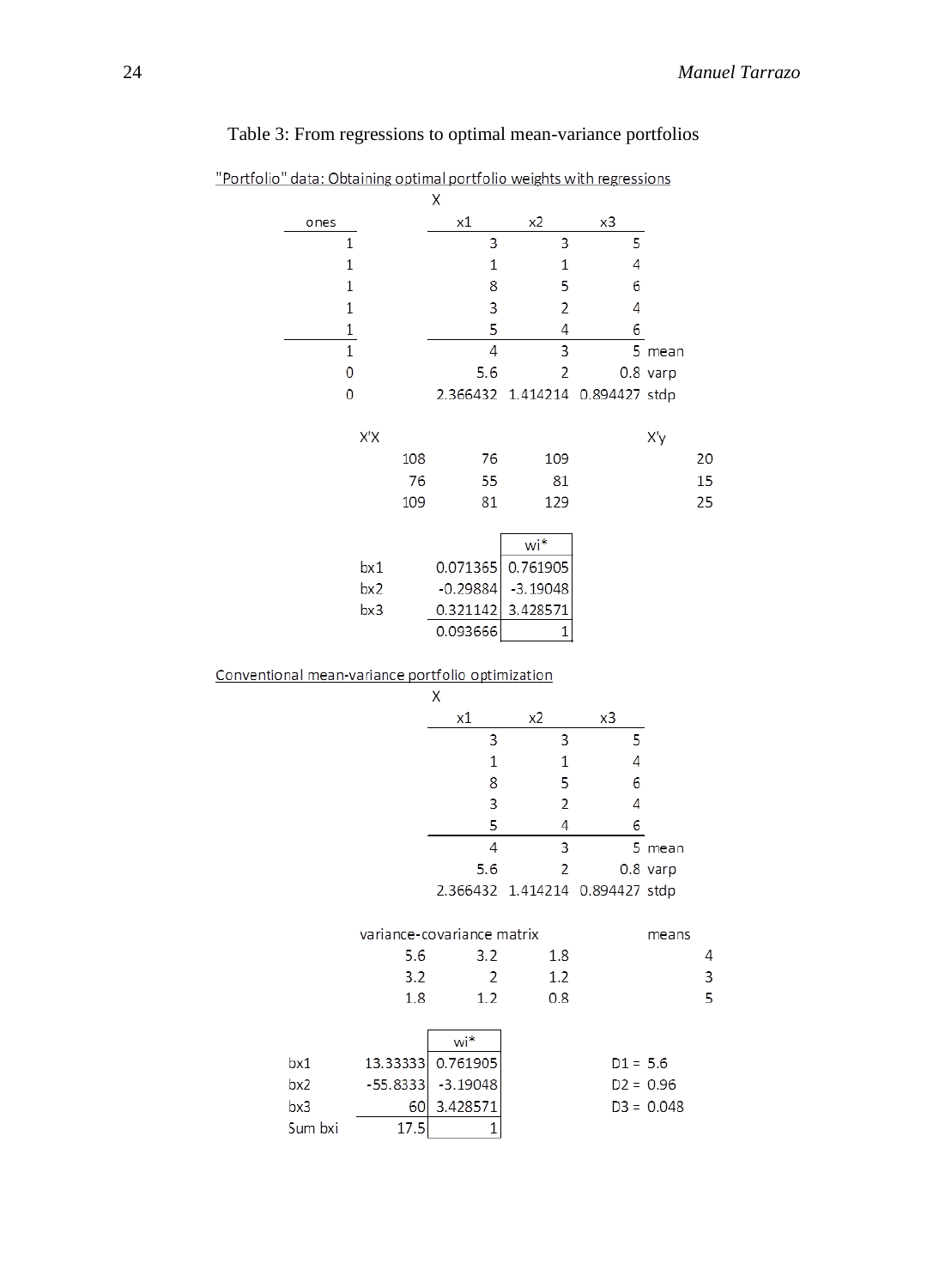### Table 4: Standardized variables and mean-correlation optimization

| Portfolios with regressions: standardized variables |  |
|-----------------------------------------------------|--|
|                                                     |  |

|      |              | х                 |                                    |              |                           |
|------|--------------|-------------------|------------------------------------|--------------|---------------------------|
| ones |              | x1s               | x2s                                | x3s          |                           |
|      | 1            |                   | 1.267731 2.12132034 5.59017        |              |                           |
|      | 1            |                   | 0.422577 0.70710678 4.472136       |              |                           |
|      | 1            |                   | 3.380617 3.53553391 6.708204       |              |                           |
|      | $\mathbf{1}$ |                   | 1.267731 1.41421356 4.472136       |              |                           |
|      | 1            |                   | 2.112886 2.82842712 6.708204       |              |                           |
|      | 1            |                   | 1.690309 2.12132034                | 5.59017 mean |                           |
|      | $\Omega$     | 1                 | 1                                  |              | 1 varp                    |
|      | $\Omega$     | 1                 | $\mathbf{1}$                       |              | 1 stdp                    |
|      |              |                   |                                    |              |                           |
|      | X'X          |                   |                                    |              | X'y                       |
|      |              |                   | 19.28571 22.70934 51.4976594       |              | 8.451543                  |
|      | 22.70934     |                   | 27.5 64.0361226                    |              | 10.6066                   |
|      |              | 51.49766 64.03612 | 161.25                             |              | 27.95085                  |
|      |              |                   |                                    |              |                           |
|      |              | $wis*$            |                                    | wi*          |                           |
| bx1s |              |                   | $0.16888$ $0.071365 = bx1s/stdx1$  |              | $0.761905$ = wi*s/sumwi*s |
| bx2s | -0.42262     |                   | $-0.29884 = bx1s/stdx2$            | $-3.19048$   |                           |
| bx3s |              |                   | $0.287238$ $0.321142 = bx1s/stdx3$ | 3.428571     |                           |
|      |              | 0.033494 0.093666 |                                    | 1            |                           |

Correlation-table portfolio optimization

|      |                    | Χ                 |                                  |              |          |
|------|--------------------|-------------------|----------------------------------|--------------|----------|
|      |                    | x1s               | x2s                              | x3s          |          |
|      |                    | 1.267731          | 2.12132034                       | 5.59017      |          |
|      |                    | 0.422577          | 0.70710678                       | 4.472136     |          |
|      |                    | 3.380617          | 3.53553391                       | 6.708204     |          |
|      |                    | 1.267731          | 1.41421356                       | 4.472136     |          |
|      |                    | 2.112886          | 2.82842712                       | 6.708204     |          |
|      |                    | 1.690309          | 2.12132034                       | 5.59017 mean |          |
|      |                    | 1                 | 1                                |              | 1 varp   |
|      |                    | 1                 | 1                                |              | 1 stdp   |
|      |                    |                   |                                  |              |          |
|      | correlation matrix |                   |                                  |              | means    |
|      | 1                  |                   | 0.956183 0.85042006              |              | 1.690309 |
|      | 0.956183           | 1                 | 0.9486833                        |              | 2.12132  |
|      |                    | 0.85042 0.948683  | 1                                |              | 5.59017  |
|      |                    |                   |                                  |              |          |
|      |                    | $wis*$            | bxis/stdxi                       | wi*          |          |
| bx1s |                    | 31.55243 5.042096 | 13.3333333                       | 0.761905     | (1)      |
| bx2s |                    |                   | $-78.9603 - 12.6179 - 55.833333$ | $-3.19048$   |          |
| bx3s |                    | 53.66563 8.575799 | 60                               | 3.428571     |          |
|      | 6.2578             | 1                 | 17.5                             | 1            |          |

 $(1) = (bxis/stdxi)/sum(bxis/stdxi)$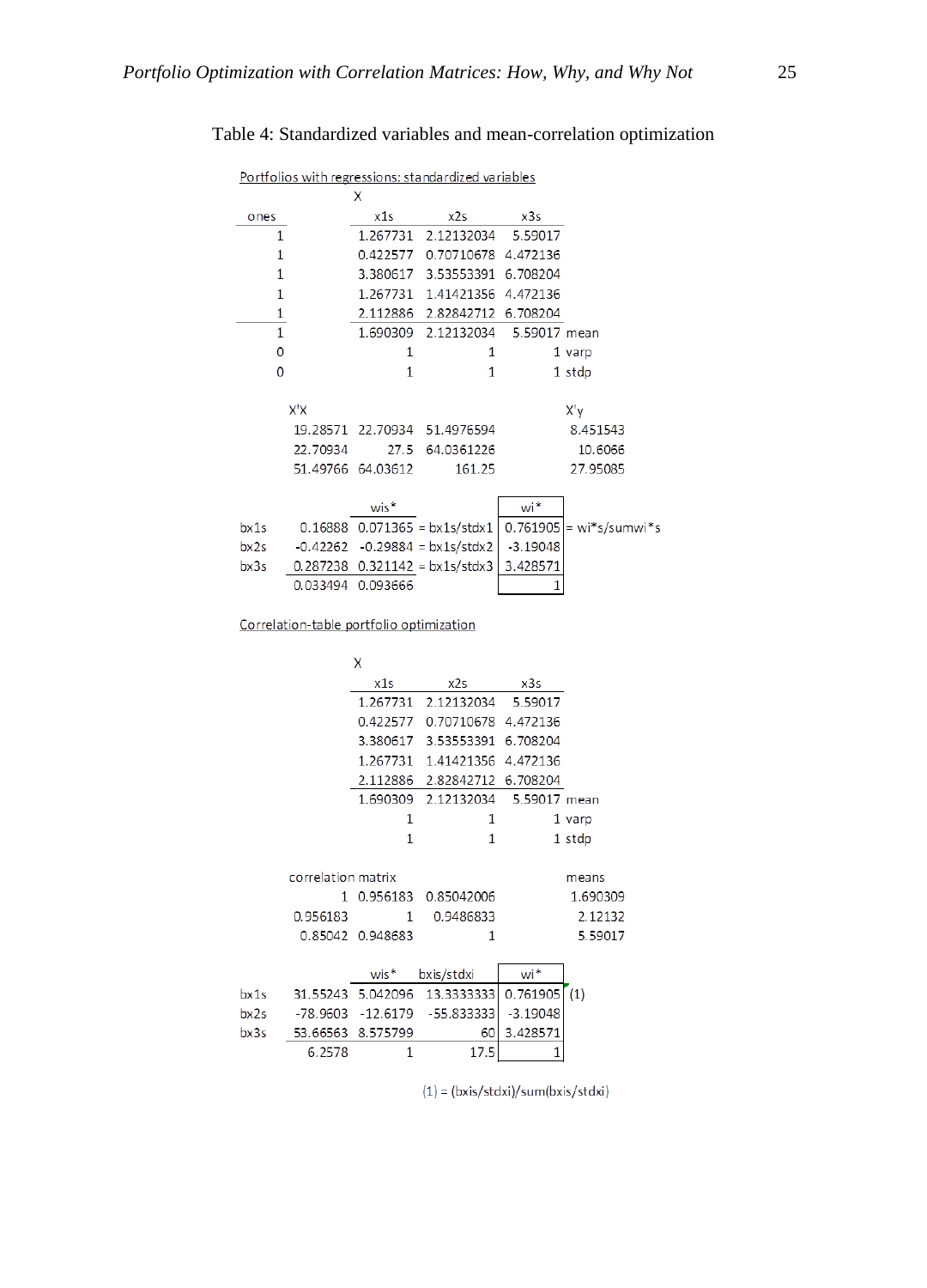### **4 Portfolio Optimizations Using Correlations: Why And Why Not**

In the introduction, we indicated that the concept of correlation is very helpful summarize a great deal of investing know-how related to diversification. In the previous section, we have shown that using correlation matrices to optimize a portfolio is rather straightforward. Why not, then, use the standardized mean-correlation analysis? There are at least five reasons that seem to push in that direction. However, upon close examination, they actually strengthen the case for the traditional or conventional mean-variance optimizations.

First. Clarifying the link between optimal portfolio weights and correlations was one of our hopes at the outset of our analysis. Unfortunately, the transformation required changing the mean reference indicator (vector b of the original means), and effecting a change of coordinates by altering the A matrix. Within the realm of the optimization, using correlations does not add any clarity, it is rather the opposite.

Second. The beta coefficients with the original variables measure how much the dependent variable will change when the independent variable changes, keeping everything else constant. The betas for the standardized variables measure how the ratio (y-mean/ $\sigma$ y) changes when (x-mean/σx) changes. The ratio mean-to-risk ( $\mu/\sigma$ ) is extremely important in portfolio optimization. It effectively ranks securities to the point of anticipating the ranking of optimal portfolio weights, in some cases with the same ordinal rankings. It is easy to show that when the covariances (or correlations) are equal to zero, the individual return-to-risk ratios determine optimal portfolio weights. At the portfolio level, it can work as the objective variable of the optimization, as shown by the early work of Elton and Gruber and Padberg on simple criteria for portfolio optimization, [5]. Furthermore, Tarrazo [6] shows how to optimize a portfolio by ranking the securities by their μi/σi ratios first and adding one security at a time --if the weight is positive, keep the security; if negative, discard the security. The optimization is terminated, and the optimal portfolio achieved, when there are no more securities with positive average returns ( $\mu$ i > 0) remaining. The ranking provided by individual return-to-risk ratios would anticipate optimal portfolio weights perfectly if not for covariance effects, which in some cases are strong enough to alter the individual return-to-risk ranking of the securities. This lessens the importance of having the return-to-risk proportions as the right-hand-side variable in the simultaneous equations system of the optimization. In addition, investors may find it easier to keep track of the relationship between optimal weights and individual mean returns.

Third. We had expected that correlation-based optimization should help visually, at least, given that that the correlation coefficients can easily be read as percentages. It turns out that visualizations with correlation matrices, in general, may convey less about the risk structure than mean-variance ones do.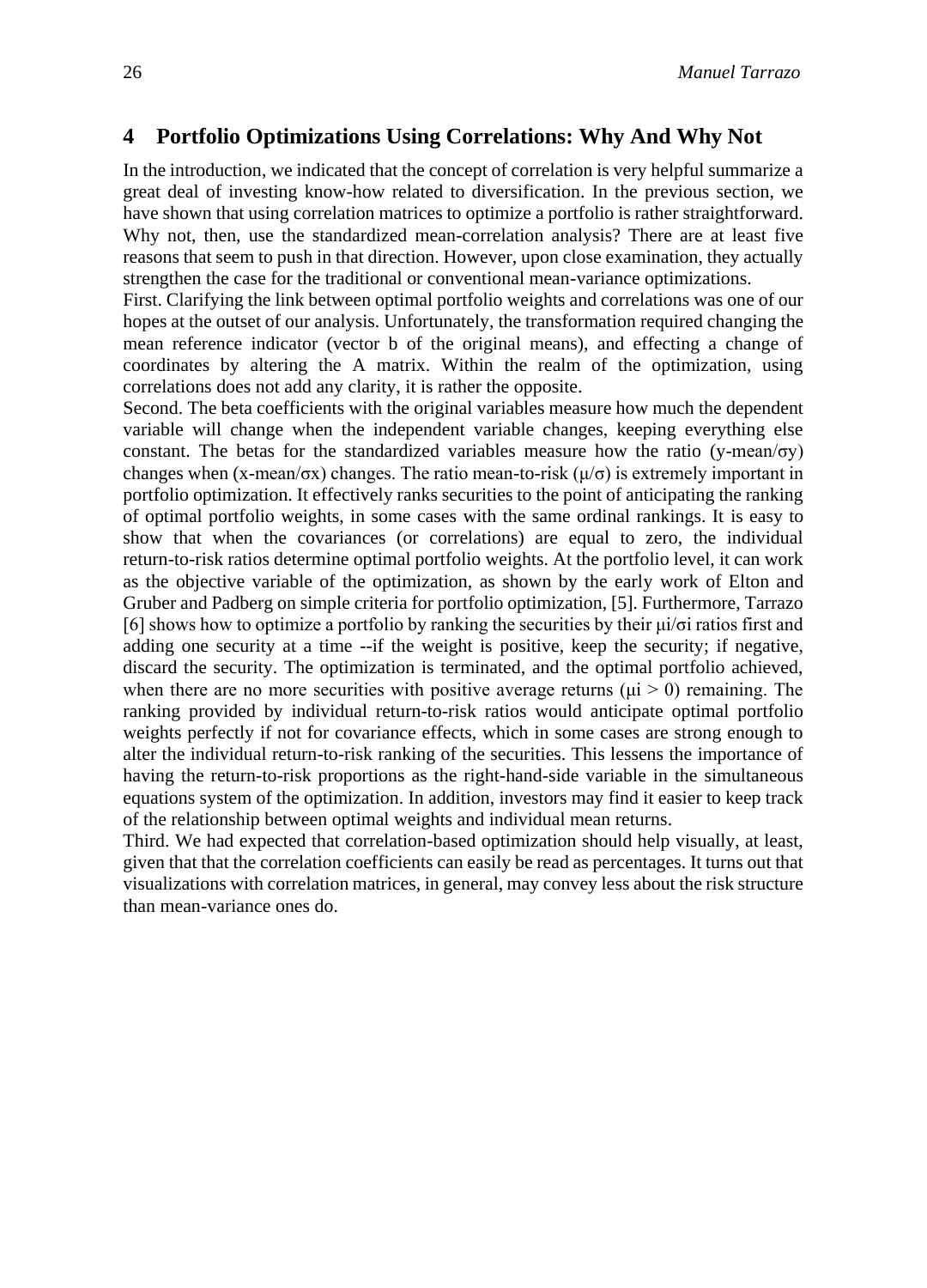

Table 5: An example with stock market data

The top of Table 5 shows two surfaces that resemble those used in orography when studying the formation and relief of mountains and other geographical objects. In the case of portfolio optimization these surfaces show the volatility "map", where a mountain with a higher represents a riskier security. The risk surface is dominated by the main diagonal of the risk matrix, which divides the terrain diagonally as if it were a powerful mountain range. The correlation matrix makes all these diagonal peaks equal to one, which makes us lose sight of which securities are riskier. It also does not enhance the perception of off-diagonal correspondences. (The charts shown are non-auto scaled. Auto-scaling them makes the off-diagonal areas nearly undistinguishable.)

Fourth. The equivalence of optimization for the tangent portfolio is straightforward, but calculating optimal portfolios under other restrictions (e.g., required return) may appear to be complicated to students, as it cannot be done with the usual textbook procedure (i.e., Lagrangian method), with the same straightforwardness. Adding additional variables (e.g., a risk-free rate) in the correlation-based framework is also problematic for efficient, not tangent, portfolios.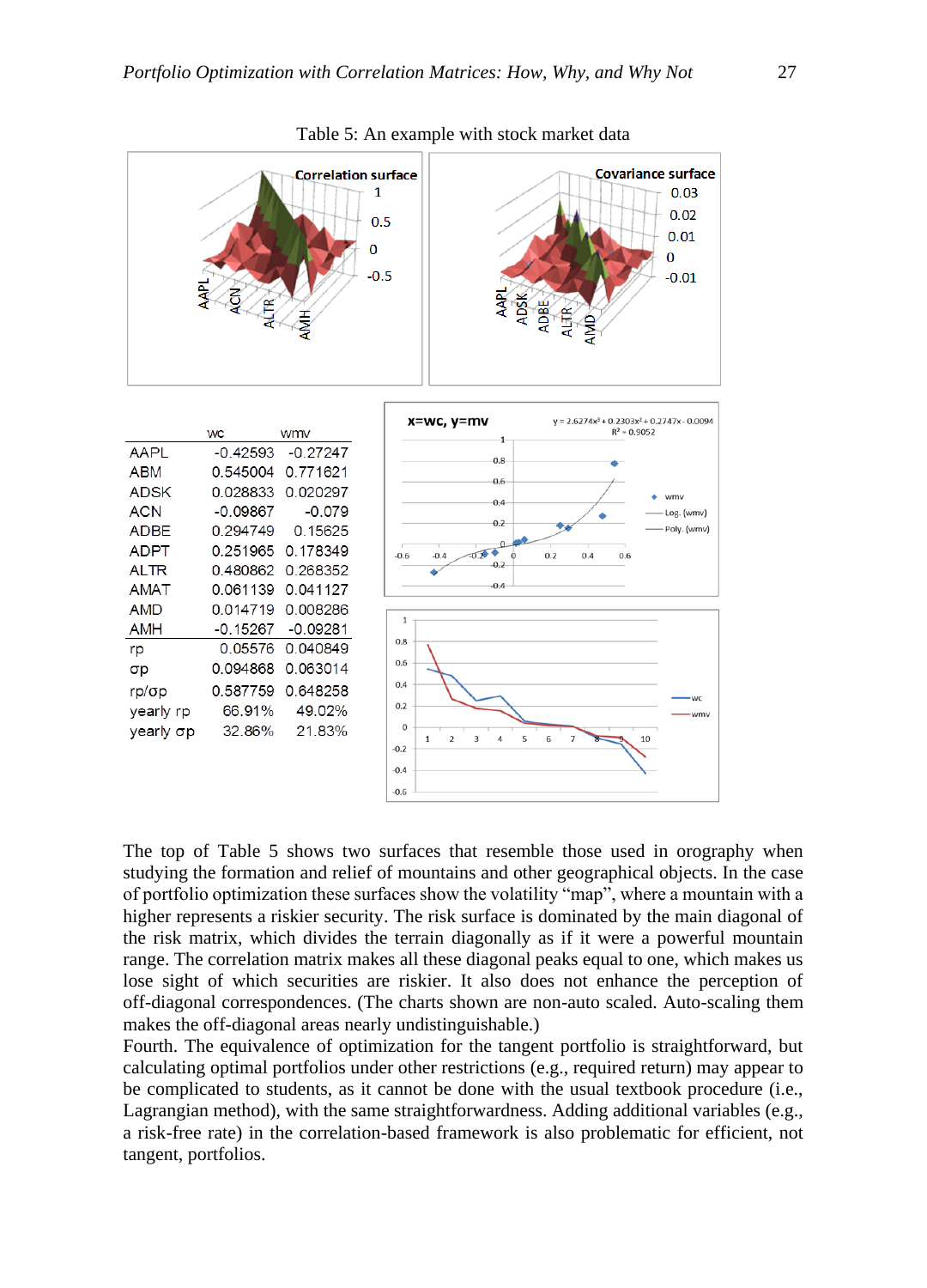Fifth. The most important reason not to use standardized mean-correlation optimization without transforming the weights to their mean-variance values is a very serious one. At first, it seems it should be easy to pass from the mean-variance system to the standardized mean-correlation. But that is not the case –dividing the right hand side of the mean variance system does yield standardized means but it does not produce the correlation matrix. The required changes cause non-linear changes that alter the data in hard to assess ways. This is why using equivalent transformations, which are linear, was doomed to fail. Further, the transformation produces a tangent portfolio that is not mean-variance efficient (unless, of course, weights are transformed back). The lower part in Table 5 shows how the correlation-based weights (wc) compare to the mean-variance (wmv) weights. We are using an old data set that has good pedagogical characteristics and with which we are very familiar. The correlation portfolio is not efficient, not because its return-to-risk ratio is lower than the mean-variance ratio, but because a mean-variance portfolio offering the returns of the wc portfolio has a lower variance. The nonlinear deformations of the weights are observable by looking at the charts relating both sets of weights; one of them is an "x-y" chart, and the other a regular "line" chart. The profile for wc weights is flatter than that for the wmv weights, no doubt due to the standardization of the right-hand side variables. The last point deserves further explanation. Standardization is sometimes used to better understand the numbers we have. Some variables (e.g., income, age, gender, civil status, years of schooling, room temperature) lend themselves better to measurement than others (feeling cold, education, satisfaction with products or services, capability of solving certain complex problems, and so on). In some cases, standardizing helps to analyze the variables and assess behavior over the whole observed ranges. Such standardization can be implemented by 1) using percentile ranking, 2) z-scores, or 3) partitioning the data as in the Goldfeld-Quandt procedure, to detect heteroscedasticity. Standardization may also help when processing variables with different units of measurements that, nonetheless, need to all be included in a common model (e.g., panel data). Z-scaling is a linear transformation, and therefore the effects of relative differences are respected, however, but it does not produce normality, unless the actual data is normally distributed. Percentile-scaling rearranges the variables into neater subdivisions based on the number of percentiles but something is lost in the process. Turning cardinal variables into ordinal ones disregards the effects of relative distances (i.e., a non-linear transformation). Standardizations generate a modified sample that changes if we take out observations, or add observations to the sample. Note that in the case of portfolio theory, standardizations directly impact the risk-structure of the problem and, therefore, may actually ruin the optimization.

Our findings do not recommend using correlation-based portfolio optimizations unless the optimal weights are transformed back to mean-variance ones. However, five positive observations can be made:

- a) Correlation-based optimizations respect the ranking that security return-to-risk ratios impose on optimal weights, a fact which may have further theoretical and practical value.
- b) Paradoxically, when we try to make the best of correlations, we find strong reasons to restrict their use, especially in textbooks, which often depict "dream cases" of extreme correlations (perfectly negative, positive, or zero) among securities, which are all unreal. Using the actual values of correlations in the actual optimizations would be one valuable step in the right direction because it may induce more practical varieties of classroom work. For example, low and negative correlations are not so abundant.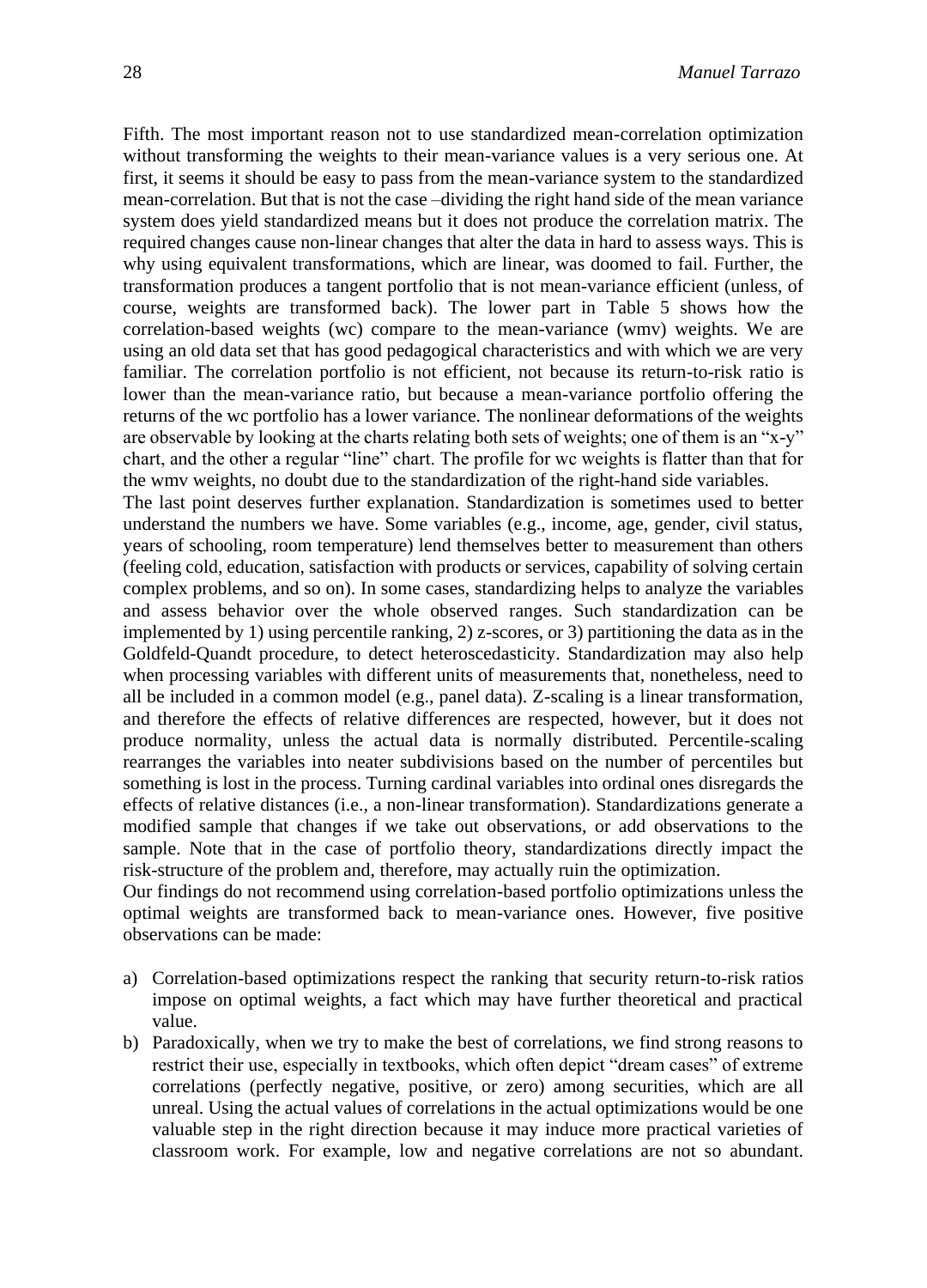Theoretically, Samuelson (1968) shows that there are limits to how negative correlation can be under general statistical conditions: "Although there is no limit on the degree to which all investments can be positively intercorrelated, it is impossible for all to be strongly negatively correlated. If A and B are both strongly negatively correlated with C, how can A and B fail to be positively intercorrelated with each other? For three variables, the maximum common negative correlation coefficient is - 1/2; for four variables,  $-1/3$ ; for n variables,  $(-1/(n-1))$ ,"[5]. In practice, Elton and Gruber found that an average correlation coefficient of  $+1/2$  (50%, positive) was representative of usual market conditions, [6]. Piling up companies in the hope of gaining diversification is a risky activity, which Peter Lynch often referred to as "diworsification".

- c) It is worth noting that interest in implied correlations among particular securities and other actual investment positions has increased recently, especially in derivative analysis.
- d) There may be situations where investors may hold portfolios of a few securities. In this case, correlation coefficients may easily capture any extra knowledge concerning the relationships between the variables of interest.
- e) Everything considered, it seems correlation concepts will continue being employed in research of both a theoretical and applied nature; see [8] and [9], respectively.

At a more general level, our study stresses the connections between correlation, arbitrage, and mean-variance analysis, and builds upon the relationship between regressions and portfolio optimizations, which highlights the conditional properties of portfolios. Ultimately, investors will appreciate portfolio theory because of its usefulness, which is based on the strength of the signals it provides and on its reliability, which may preclude employing certain transformations.

It is appropriate to close by providing further information and references to the material employed throughout the study.

The data used in the first two tables is from Johnston [10, p.178 and ss.]. Ezequiel's (1959) text, [11], whose first edition was written at the birth of modern econometrics (1930), shows a great deal of care in properly applying statistical techniques to data and interpreting the numbers correctly. Part of his effort focused on studying the logical analysis of relationships between variables as warranted by their statistical association. The author placed special emphasis on three measures –the standard error of the estimate, the coefficient of determination, and the correlation coefficient; and also on cases when variables are expressed in alternative measurements, and the purported relationship may not be necessarily linear. Because the size of the usual regression coefficients varies with the units in which each variable is expressed, Ezequiel investigated whether expressing each variable in terms of its own standard deviation would make the regression coefficients more comparable. He referred to these coefficients as "beta coefficients". Ezequiel [op. cit, p. 196] provided the formulae for comparing the original and the "beta" regressions, which we will reproduce in a more conventional notation:

$$
y = a + b_1 x_1 + b_2 x_2 + b_3 x_3 + u \tag{2}
$$

$$
y/\sigma y = \alpha + \beta_1 x_1/\sigma_1 + \beta_2 x_2/\sigma_2 + \beta_3 x_3/\sigma_3 + v \tag{3}
$$

$$
y = \alpha \sigma y + (\beta_1 \sigma y/\sigma_1) x_1 + (\beta_2 \sigma y/\sigma_2) x_2 + (\beta 3 \sigma y/\sigma_3) x_3 + u \tag{4}
$$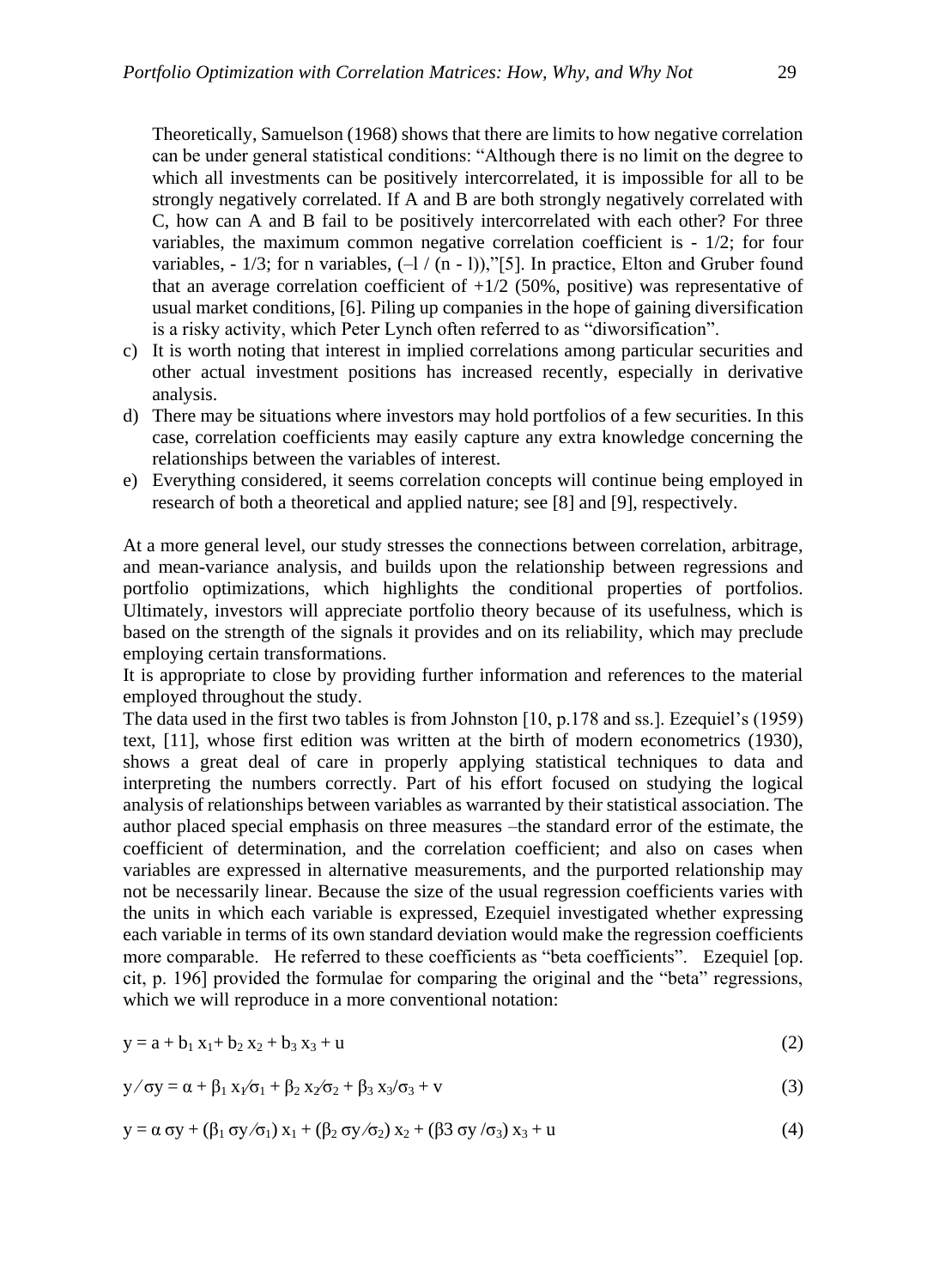Equation (4) shows the relationship between the coefficients of the ordinary regressions, equation (2), and those of the standardized ones, equation (3):  $a = \alpha \sigma y$ ,  $b_1 = \beta_1 \sigma y/\sigma_1$ ,  $b_2 =$  $β_2 σy/σ_2$ , and  $b_3 = σy/σ_3$ . In the ordinary or two-variable regression beta-hat = β σy/σx =  $ρ_{xy} σy / σx$ , which means  $β = ρ_{xy}$ . It is intriguing that the coefficient of the regression between a single security, or a single portfolio, stock returns and the returns on the market index is called "the beta coefficient" in the Capital Asset Pricing Model, but it is calculated with the same process as an ordinary regression. Ezequiel's betas and their potential uses have not been ignored by econometricians in recent times. Maddala summarizes the reasons for the apparent neglect: "In simple regression the beta coefficient is identical to the correlation coefficient... However, in multiple regression there is no relationship between the beta coefficients and the simple- or partial- correlation coefficients. Hence, often not much use is made of the beta coefficients,"  $[12, p. 119]$ . Kmenta also notes, "Since the beta coefficients do not solve the main problem of separating the effects of each explanatory variable on the dependent variable any better than the usual regression coefficients, their use in econometrics has been rather rare," [13, pp. 422-3].

Sewal Wright studied transformations that would make regression coefficients and correlations identical. Like Ezequiel's betas, these correlations would also measure the fraction on standard deviation caused by some variables in others. In addition, they would be most easily understood and could represent causation pathways. Wright's efforts resulted in what is currently known as "path analysis," see  $[14, 15]$ , and Duncan  $[16]$ .

The regression approach to portfolio optimization was first developed by Jobson and Korkie [2, op. cit.], and further studied by Britten-Jones [3, op. cit.] and Tarrazo [4, op. cit.]. Tarrazo [6, op. cit.] employs individual return-to risk heuristic to fully optimize a portfolio, which is accomplished by sequentially forming a portfolio of the two highest return-to-risk securities and by successively trying securities with positive returns ranked according to their return-to-risk ratio. The role played in the previous author's analysis by graphical-oriented, information-organizing objects such as paths, graphs, and networks is interesting to note. The notion of a "balanced" graph –a collection of equally-signed (all positive, or all negative) connected nodes— was instrumental in understanding the link between positive returns and positive portfolio weights in Tarrazo [6, op. cit] and, therefore, finding the point where no more securities would be added to the optimal set. Tarrazo [17] focuses on calculating optimal portfolio weights without mathematical programming or Lagrangians. Graph theory is a powerful tool in discrete mathematics, with applications in many other areas such as combinatorial optimization and networks. Frank Harary [18] contributed heavily to graph theory and its related areas and developed the concept of signed graphs out of a particular problem in sociology. Ellerman [19, 20] employs graph theory in his specialized analysis of arbitrage, which appears as the force or medium (path) relating one security to another.

### **5 Concluding Comments**

The apparent attractiveness of correlation concepts in portfolio optimization initially motivated this research. By studying the effects of variable transformations in regressions we quickly ascertained how to perform portfolio optimizations using mean-correlation, instead of mean-variance analysis. Of course, the two alternative set-ups produce equivalent optimal portfolio weights if correlation-based number are transformed back to mean-variance ones. Without such transformation, correlation-based optimizations present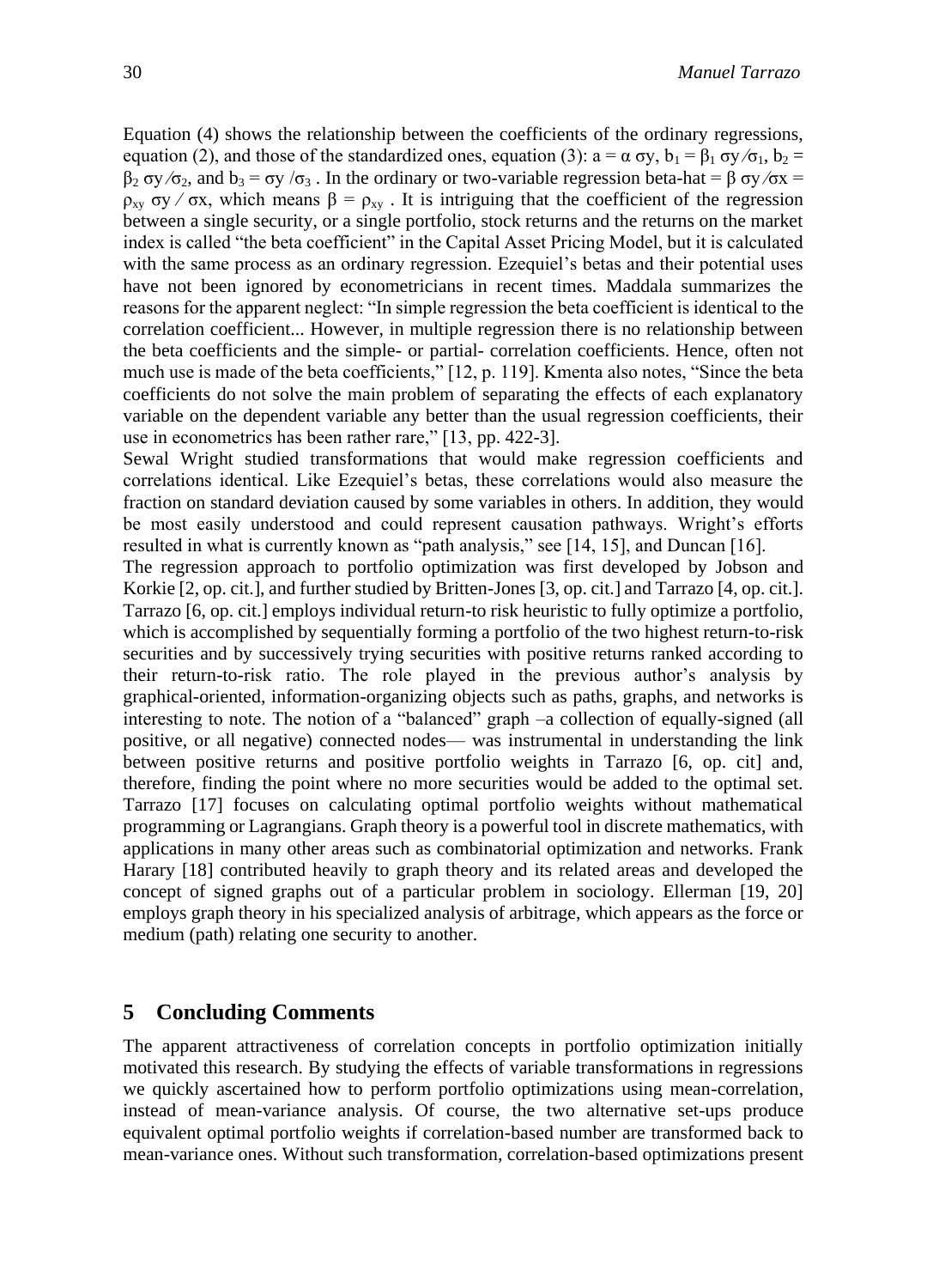some a priori advantages –clarification of risk-relations among securities and direct use of return-to-risk measures which link individual return-to-risk and portfolio ratios through the optimal weights. The advantages, however, are outweighed by the inherent limitations –the optimizations effect a transformation that makes interpreting the resulting weights difficult and may deform the risk-structure of the data in a nonlinear and hard-to-assess manner. On a more positive note, the analysis presented strengthens the role of regression methods in portfolio analysis. Further, the difficulty in finding transformations of the data that would both clarify the relationship between individual security characteristics and portfolio weights in a practical manner. In sum, correlation concepts clearly have some pedagogical value, and correlations do provide easy-to-understand information on potential diversification (or lack thereof) that one can obtain before running the optimization.

### **References**

- [1] J. Marte, Why the Math of Correlation Matters, *The Wall Street Journal*, Monday, October 2010, R7.
- [2] J. Jobson, and R. Korkie, Statistical Inference in a Two-Parameter Portfolio Theory with Multiple Regression Software, *Journal of Financial and Quantitative Analysis*, **18**(2), (1983), 189-197.
- [3] M. Britten-Jones, The Sampling Error in Estimates of Mean-Variance Efficient Portfolio Weights, *The Journal of Finance*, **44**(2), (1999), 655-671.
- [4] M. Tarrazo, On Portfolios and Regressions, *The Journal of Financial Education*, **35**, (2009), 56-74.
- [5] E. Elton, M. Gruber, S. Brown, and W. Goetzman, Modern Portfolio Theory and Investment Analysis, 8th. ed., Wiley, New York, 2010.
- [6] M. Tarrazo, Identifying Securities to Buy: The Heuristic ri/stdi, *Research in Finance*, **25**, (2009), 229-268.
- [7] P. Samuelson, A General Poof that Diversification Pays, *Journal of Financial and Quantitative Analysis*, **2**(1), (1967), 1-13.
- [8] H. Levy, The Demand for Assets Under Conditions of Risk, *The Journal of Finance*, **28**(1), (1973), 79-96.
- [9] A. Rubin, and J. Morgan, A Portfolio Diversification Index, *The Journal of Portfolio Management*, **32**(2), (2006), 81-89.
- [10] J. Johnston, Econometric Methods, 3rd ed. McGraw-Hill, 1984.
- [11] M. Ezequiel, Methods of Correlation and Regression Analysis, John Wiley & Sons, Inc., New York, 1959.
- [12] G. Maddala, Econometrics, McGraw-Hill, 1977.
- [13] J. Kmenta, Elements of Econometrics, 2nd ed., The University of Michigan Press, Ann Arbor, MI, 2000.
- [14] S. Wright, Path Coefficients and Path Regressions: Alternative or Complementary Concepts? *Biometrics*, **16**(2), (1960), 189-202.
- [15] S. Wright, The Method of Path Coefficients, *The Annals of Mathematical Statistics*, **5**(3), (1934), 161-215.
- [16] O. Duncan, Path Analysis: Sociological Examples, *The American Journal of Sociology*, **72**(1), (1966), 1-16.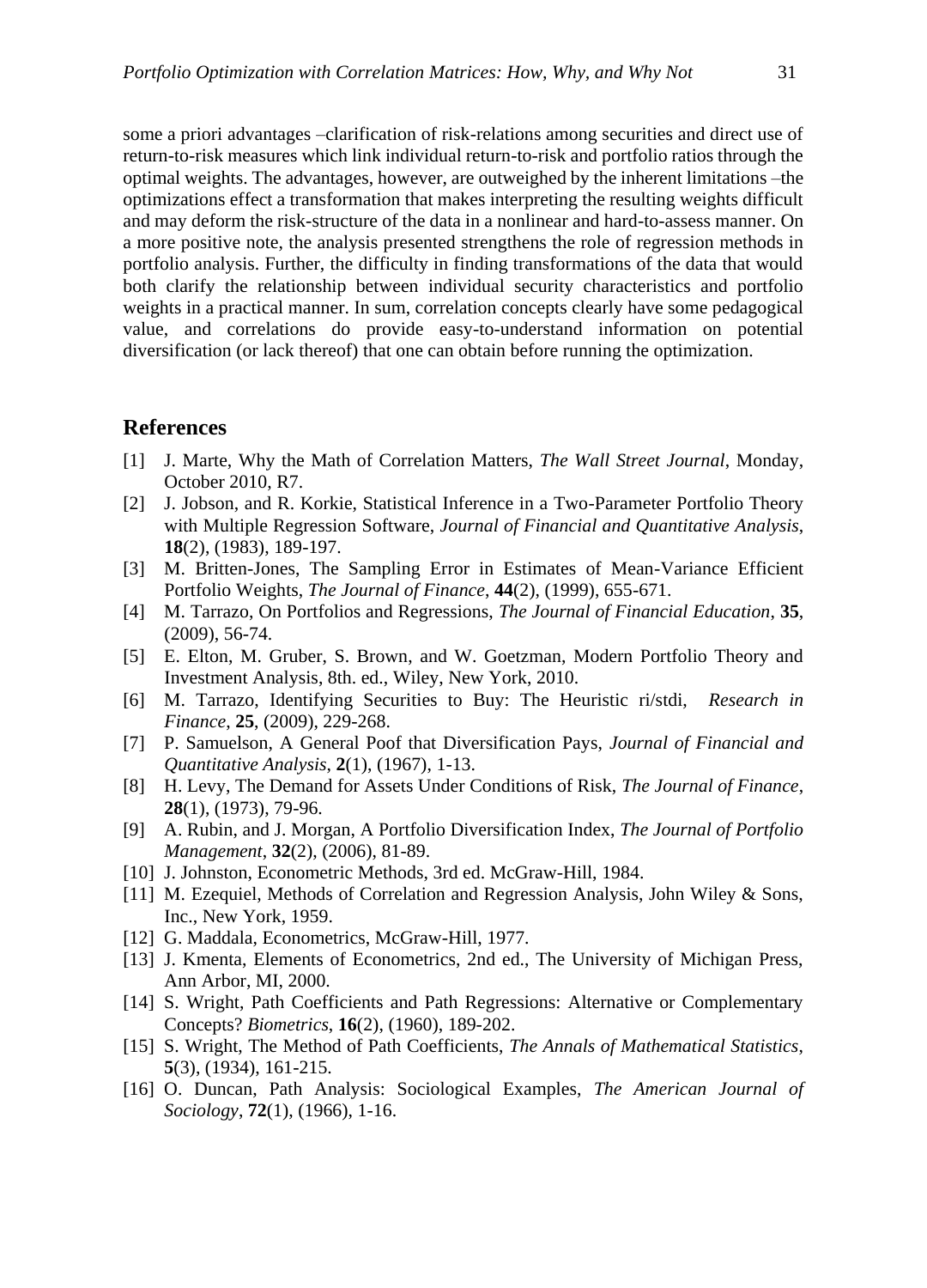- [17] M. Tarrazo, Portfolio Optimization without Programming or Lagrangians –Implications for Investing, Proceedings of the Decision Sciences Institute Conference, San Francisco, (2012), 6220-62233.
- [18] F. Harary, On the Notion of Balance of a Signed Graph, *Michigan Mathematical Journal*, **2**(2), (1953), 143-46.
- [19] D. Ellerman, An Arbitrage Interpretation of Classical Optimization, *Metronomica*, **41**(3), (1990), 259-276.
- [20] D. Ellerman, Arbitrage Theory: A Mathematical Introduction, *SIAM Review*, **26**(2), (1984), 241-261.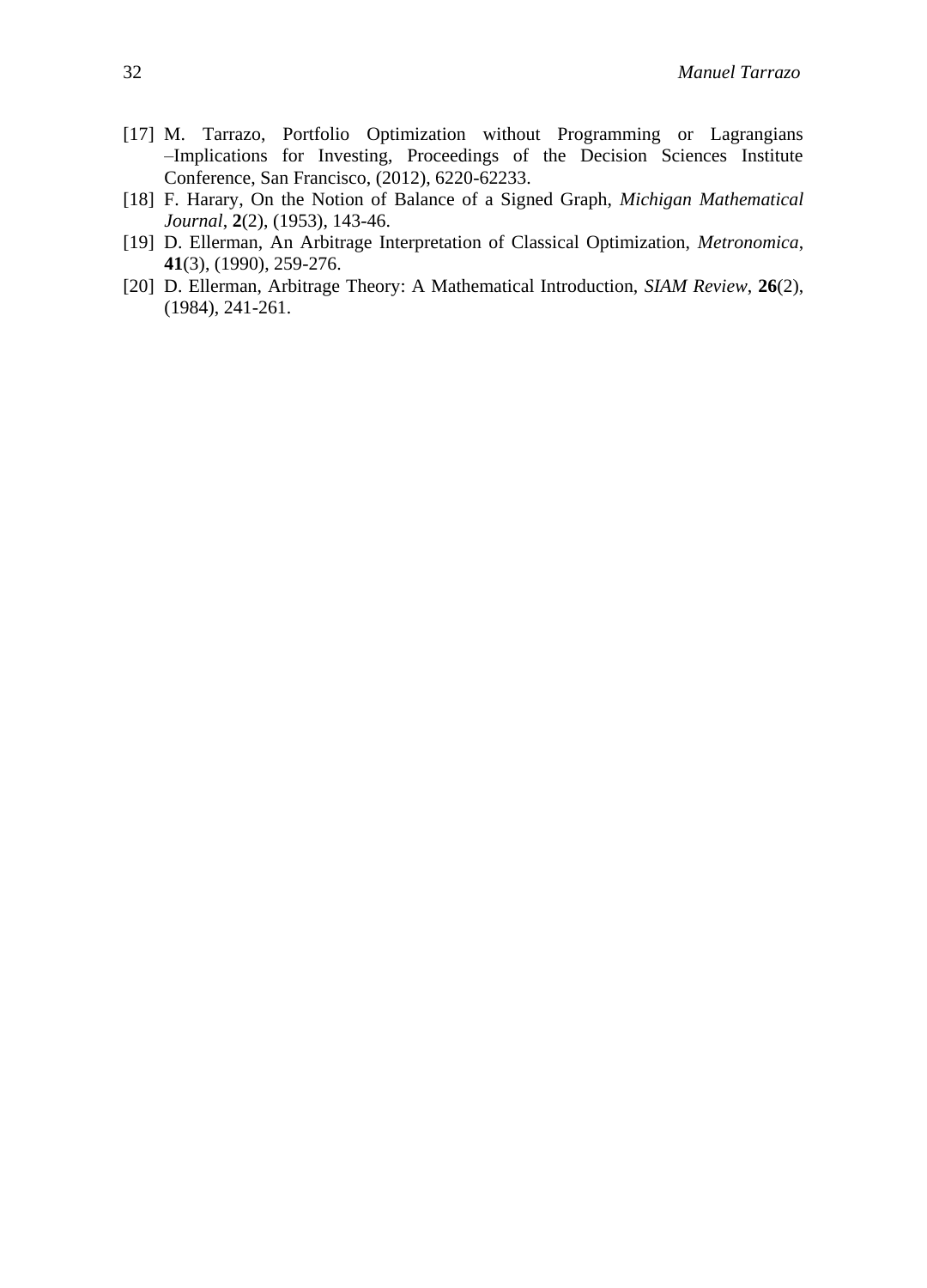### **Appendix**

The first order conditions from the equation (1), for the mean-variance and the correlation-based portfolio optimizations models mode can be formulated as linear simultaneous equation systems  $(A x = b)$  which, for a two-variable case, are the following:

Mean-variance

|  | $\begin{vmatrix} \sigma_{11} & \sigma_{12} \\ \sigma_{12} & \sigma_{22} \end{vmatrix}$ $\begin{vmatrix} x_1 \\ x_2 \end{vmatrix}$ = $\begin{vmatrix} r_1 \\ r_2 \end{vmatrix}$ |  |  |  |
|--|--------------------------------------------------------------------------------------------------------------------------------------------------------------------------------|--|--|--|
|  |                                                                                                                                                                                |  |  |  |
|  |                                                                                                                                                                                |  |  |  |

Correlation-based model

$$
\left|\begin{array}{cc} \rho_{11} & \rho_{12} \\ \rho_{12} & \rho_{22} \end{array}\right| \left|\begin{array}{c} x_1 \\ x_2 \end{array}\right| = \left|\begin{array}{c} rs_1 \\ rs_2 \end{array}\right| \qquad (A(2)
$$

The equivalence between the two models is more easily seen when we notice that:

- a) The correlation coefficient between a variable and itself is equal to one.
- b) The average of the standardized variable is the mean of the original variable divided by its standard deviation.
- c) The formula for the correlation coefficient is the following:

 $\rho_{12} = \sigma_{12} / (\sigma_1 \sigma_2).$ 

Then we can express the correlation model in a manner close to the mean-variance specification:

$$
\begin{array}{ccc}\n1 & \sigma_{12}/(\sigma_1 \sigma_2) \\
\sigma_{12}/(\sigma_1 \sigma_2) & 1\n\end{array}\n\begin{array}{c}\nx_1 \\
x_2\n\end{array}\n=\n\begin{array}{ccc}\nr_1/\sigma_1 \\
r_2/\sigma_2\n\end{array}
$$
\nA(3)

Cramer's rule conveniently separates denominator effects, which are directly associated with coordinates, the matrix A, from coordinate-independent effects.

Applying Cramer's rule to solve A(3), we find that

$$
x_{1} = \frac{\begin{vmatrix} r_{1}/\sigma_{1} & \sigma_{12}/(\sigma_{1}\sigma_{2}) \\ r_{2}/\sigma_{2} & 1 \end{vmatrix}}{\begin{vmatrix} R \end{vmatrix}} = \frac{r_{1}/\sigma_{1} - (r_{2}/\sigma_{2} (\sigma_{12}/(\sigma_{1} \sigma_{1})))}{\begin{vmatrix} R \end{vmatrix}}
$$
(A4)  
\n
$$
x_{2} = \frac{\begin{vmatrix} 1 & r_{1}/\sigma_{1} \\ \sigma_{12}/(\sigma_{1}\sigma_{2}) & r_{2}/\sigma_{2} \end{vmatrix}}{\begin{vmatrix} R \end{vmatrix}} = \frac{r_{2}/\sigma_{2} - (r_{1}/\sigma_{1} (\sigma_{12}/(\sigma_{1}\sigma_{2})))}{\begin{vmatrix} R \end{vmatrix}}
$$
(A5)